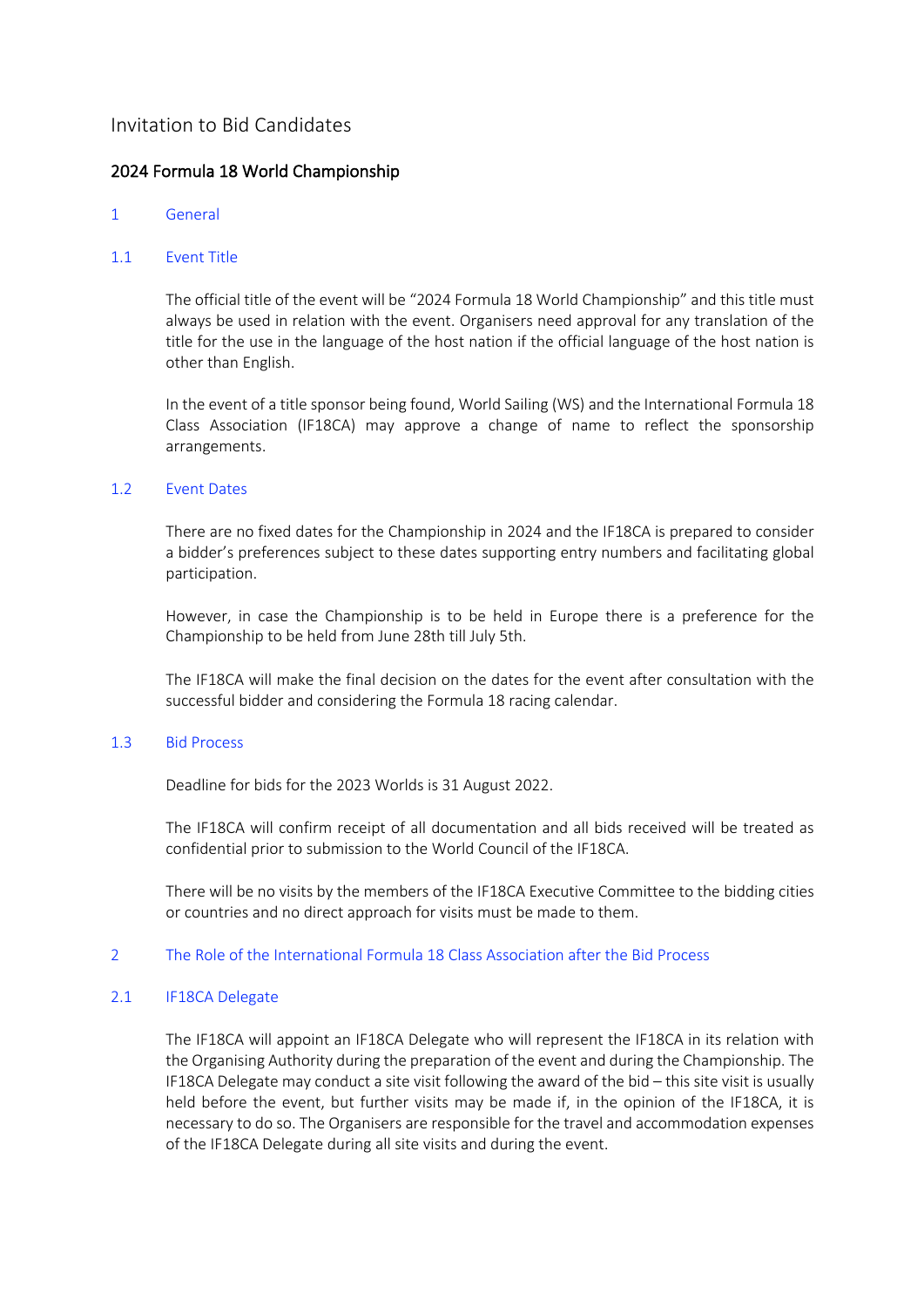## 2.2 IF18CA's Responsibilities and Functions

- a) Approve the sailing venue
- b) Negotiate and agree the Championship Event Management Contract with the Organising Authority
- c) Advise on and approve the specification and technical aspects of the venue
- d) Organise and conduct inspection specs and crew weighing during the event
- e) Approve the logistical support for the racing (including race committee boats, judge RIBs, etc.)
- f) Establish the format of competition and the schedule for the Championship, considering the characteristics of the venue
- g) Establish and operate any qualifying system for the Championship
- h) Coordinate the appointment of the WS race officials following consultation with the Organising Authority and coordinate communications with WS in general
- i) Advise on any sponsorship rights and sales plan with the Organising Authority
- j) Approve all branding, marketing, and communication material
- k) Approve the event website (this may be hosted by the IF18CA)
- l) Advise on the communications plan and facilities for the media
- m) Approve the arrangements and programme for the official ceremonies
- n) Approve the social programme.

### 3 The Role of the National Class Association

All bids shall be supported by a recommendation from the Formula 18 National Class Association (NCA) of the host country. An NCA may support a bid for a venue in a country where there is no NCA in place.

Normally an NCA cannot support more than one bid. However, IF18CA may accept more than one bid if the NCA decides that it has equal good propositions for the Championship. In such case, all bids need to be clearly supported by the NCA.

The NCA will be required to sign the Championship Event Management Contract between the IF18CA and the Organising Authority to confirm that they are familiar with its contents and terms. The NCA, in support of the Championship, will assist both the Organisers and the IF18CA by providing advice and technical support to the Championship for it to be run successfully. One or more members of an NCA shall be part of the OA. Alternatively, the NCA itself may act as Organising Authority, in which case the contract will be signed by the IF18CA and the NCA only.

## 4 Fees Charged by IF18CA

The IF18CA will not charge a sanction fee to the Organising Authority.

#### 5 Entries

All entries shall be made according to any IF18CA-approved qualification system. The administration of entries, entry payment and accreditation shall be done by the Organising Authority.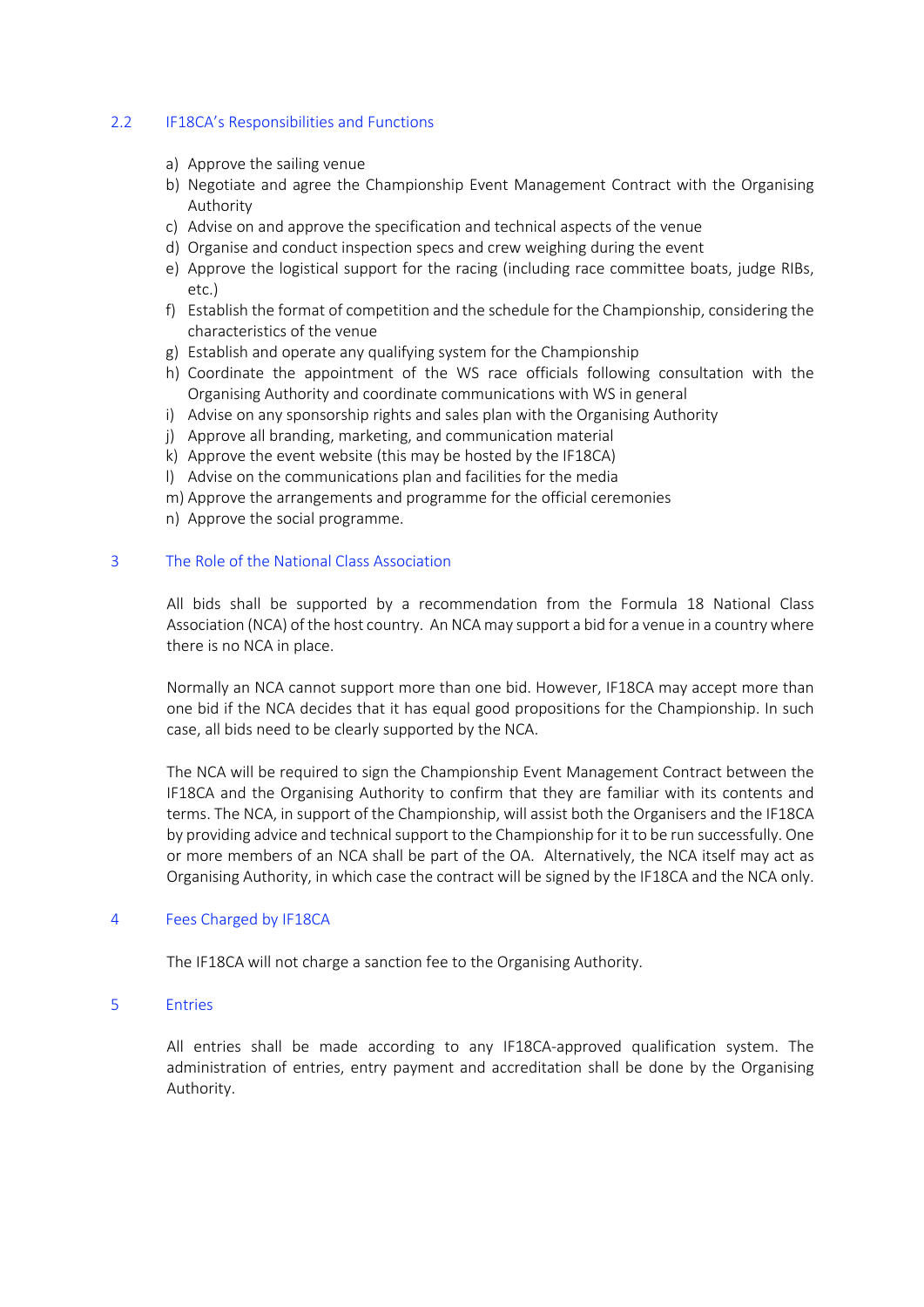#### 5.1 Entry Fee

There shall be an entry fee to be paid by the competitors. The level of the fee must be approved by the IF18CA. The entry fee shall include any applicable taxes.

### 5.2 Damage Deposit

The Organising Authority may charge a damage deposit to be paid by the competitors in exchange for use of supplied equipment (the level of the deposit must be approved by the IF18CA).

### 6 Marketing and Media

### 6.1 Media Rights

The IF18CA are the license holder of all image and moving image rights for the Championship although for the duration of the Championship and up until one year after, the image rights (subject to contract) may be given to the Organising Authority, NCA, event sponsors and accredited media/broadcasters.

Advertising space on the boats will be available to the Organising Authority as per the WS Advertising Code. The IF18CA must approve the advertising arrangements.

### 6.2 Marketing, Media and Sponsorship Support

The Organising Authority will be expected to provide a media programme that delivers international and national coverage of the event, and which will include daily press releases and photography.

The IF18CA is responsible for guiding and approving the marketing, media, and sponsorship of the event. The Organising Authority will be expected to recruit all personnel or appoint agencies to deliver an appropriate marketing, media, and sponsorship programmes.

The IF18CA intends to contribute to marketing and media content and distribution for a maximum amount of €[to be determined]. The final arrangement will be confirmed in the Championship Event Management Contract.

The IF18CA can provide details on preferred media facilities and agencies on request.

#### 6.3 Event Logo

The event logo is to be approved by the IF18CA and must be included on all communication material and documentation.

## 7 Schedule of the Championship

The schedule of racing must be approved by the IF18CA before the notice of race is issued.

The schedule shall include:

- registration and equipment checking days and a practice race on the last day of registration

- there will be no spare day to minimize accommodation costs.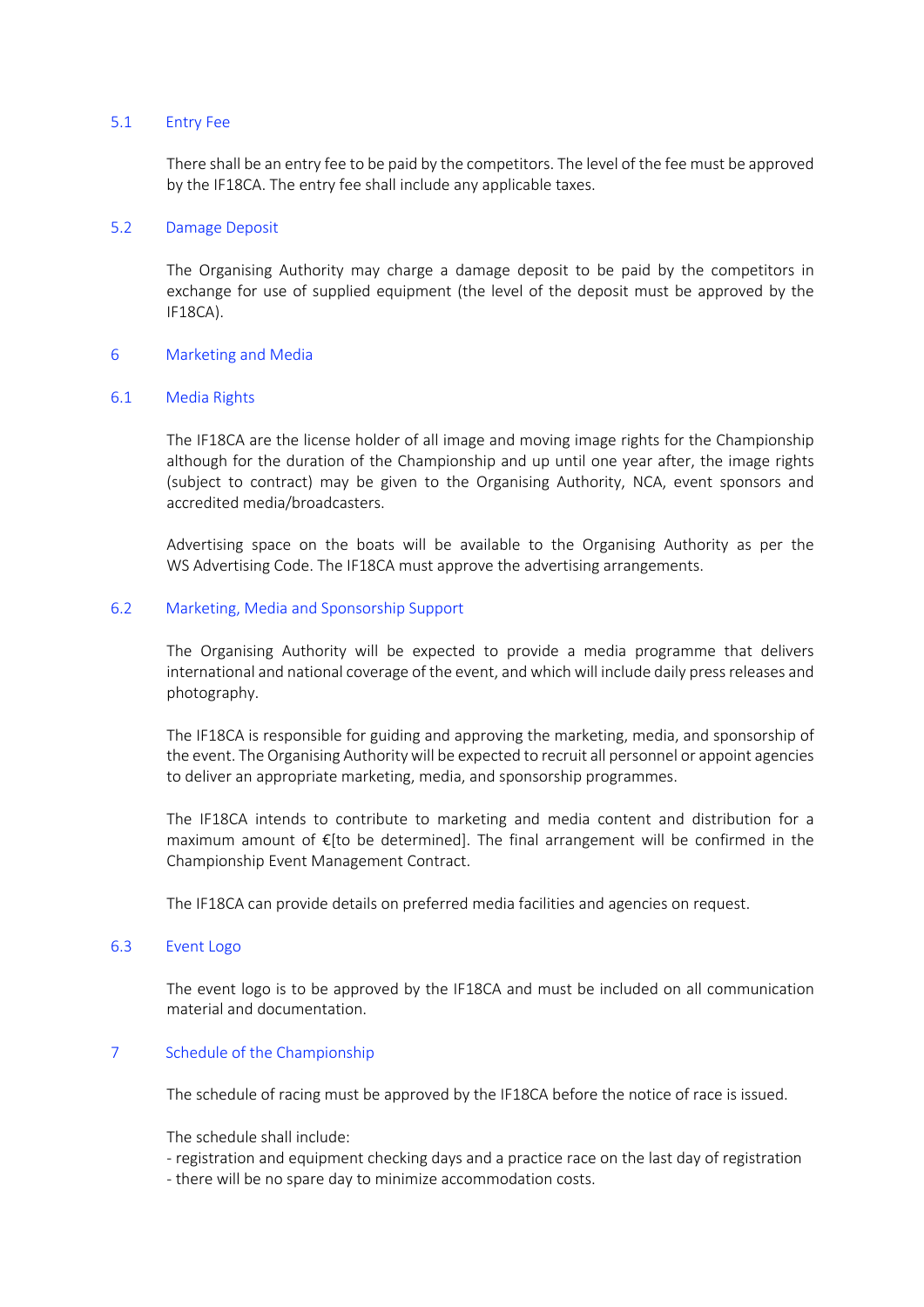A potential schedule would look like:

| Day 1, Friday    | $14:00 - 17:00$ | Measurement checking, registration               |
|------------------|-----------------|--------------------------------------------------|
| Day 2, Saturday  | $09:00 - 17:00$ | Measurement checking, registration               |
| Day 3, Sunday    | $09:00 - 17:00$ | Measurement checking, registration               |
|                  | 15:00           | Practice race, followed by opening ceremony      |
| Day 4, Monday    | From 11:00      | Qualifying series races                          |
| Day 5, Tuesday   | From 11:00      | Qualifying series races                          |
| Day 6, Wednesday | From 11:00      | Final series races                               |
| Day 7, Thursday  | From 11:00      | Final series races                               |
| Day 8, Friday    | From 11:00      | Final series races                               |
|                  |                 | No first warning signal will be made after 16:00 |
|                  |                 | Prize giving and closing ceremony                |

### 8 Format of Racing

The format of racing will be decided by the IF18CA in consultation with the Organising Authority. The format typically includes windward/leeward races in case of up to 80 competitors. In case of more than 80 competitors there will be qualifying races and finals sailed on trapezoid courses with inner and outer loop or, alternatively two windward/leeward courses. The maximum number of competitors is 160.

## 9 IF18CA and WS Officials

The following people will be present at the Event (arriving prior day and leaving next day):

- a. 1 IF18CA Executive Committee Member days to be determined
- b. 1 IF18CA Chief Measurer all days
- c. Number of International Judges as per RRS Appendix N race days

## 9.1 Appointment of Judges

The appointment of the WS International Judges is solely a matter for WS. The IF18CA will endeavour to have WS appoint a balanced team that does not incur a disproportionate amount of travel expenses. For this purpose of limiting costs, several International Judges may participate by video conference call. The appointments must reflect the status of the event as a World Championship and therefore have a [global] balance of appointments with appropriate strength in the officiating team.

National Judges may be appointed to the judge team at WS's discretion.

#### 9.2 Travel, Food & Accommodation for IF18CA and WS Officials

The food and accommodation for the IF18CA and WS Officials, and travel for the WS International Judges are the financial responsibility of the Organising Authority. The IF18CA will pay the travel costs for the IF18CA Officials.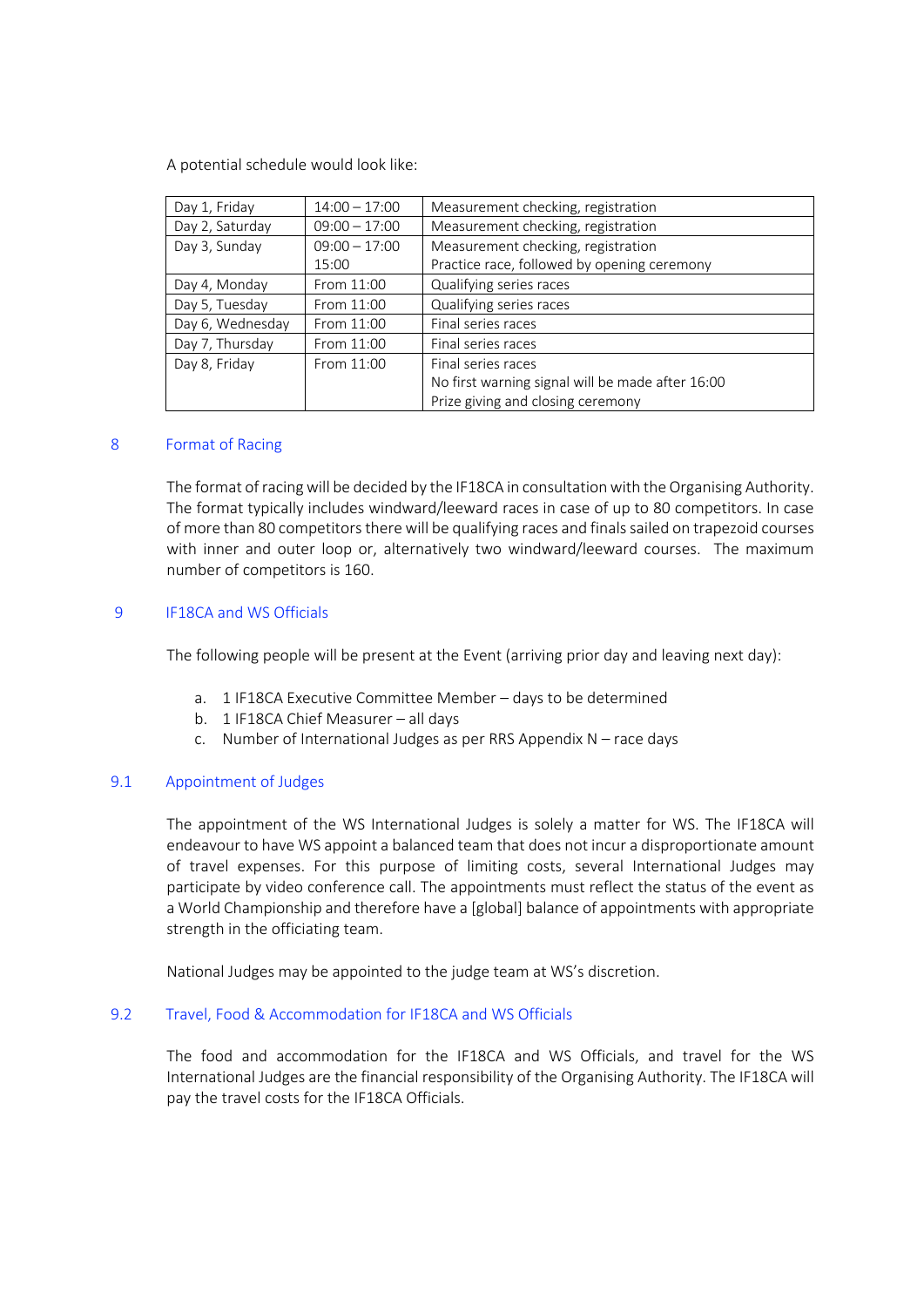#### 10 Venue Facilities

#### 10.1 Venues

The venue must be located reasonably close to the racing area and have full facilities for competitors and officials (as set out below).

#### 10.2 On-shore Facilities

Official flagpole for signals ashore must be in or near the boat park(s).

Shade/shelter must be provided along the edge of the boat park area for teams/groups to relax if hot or wet conditions are likely.

Separate waste collection containers must be provided within all areas. These must be emptied daily.

#### 10.3 Boat Storage, Launching, and Mooring Facilities

The racing boats must be stored on the beech or at the boat park area. It must be possible to launch a complete race fleet within 30 minutes. Mooring for the judge RIBs, support and media boats, and race committee vessels should be nearby.

#### 10.4 Competitors Facilities

Changing rooms and shower facilities for the competitors (male and female) must be provided, with adequate toilet facilities.

A 'Sailors Lounge' or clubhouse facilities (with catering) must be available for all competitors, with a wireless network with sufficient capacity for fast internet access throughout.

#### 10.5 Medical & Doping

First aid facilities for competitors, team support personnel and officials must be available at the venue.

#### 10.6 World Sailing Facilities at the Venue

The International Judges will need a secure office for their meetings. The room must be ventilated, must be able to seat 8 people on chairs around a large table and/or facilitate remote participation of judges, and provide whiteboards, flipcharts etc. The office will require equipment including fast internet connection and printers. This room cannot double as a changing facility.

#### 10.7 Additional Requirements

Bids must explain the security arrangements for the venue and the distance to fuelling stations.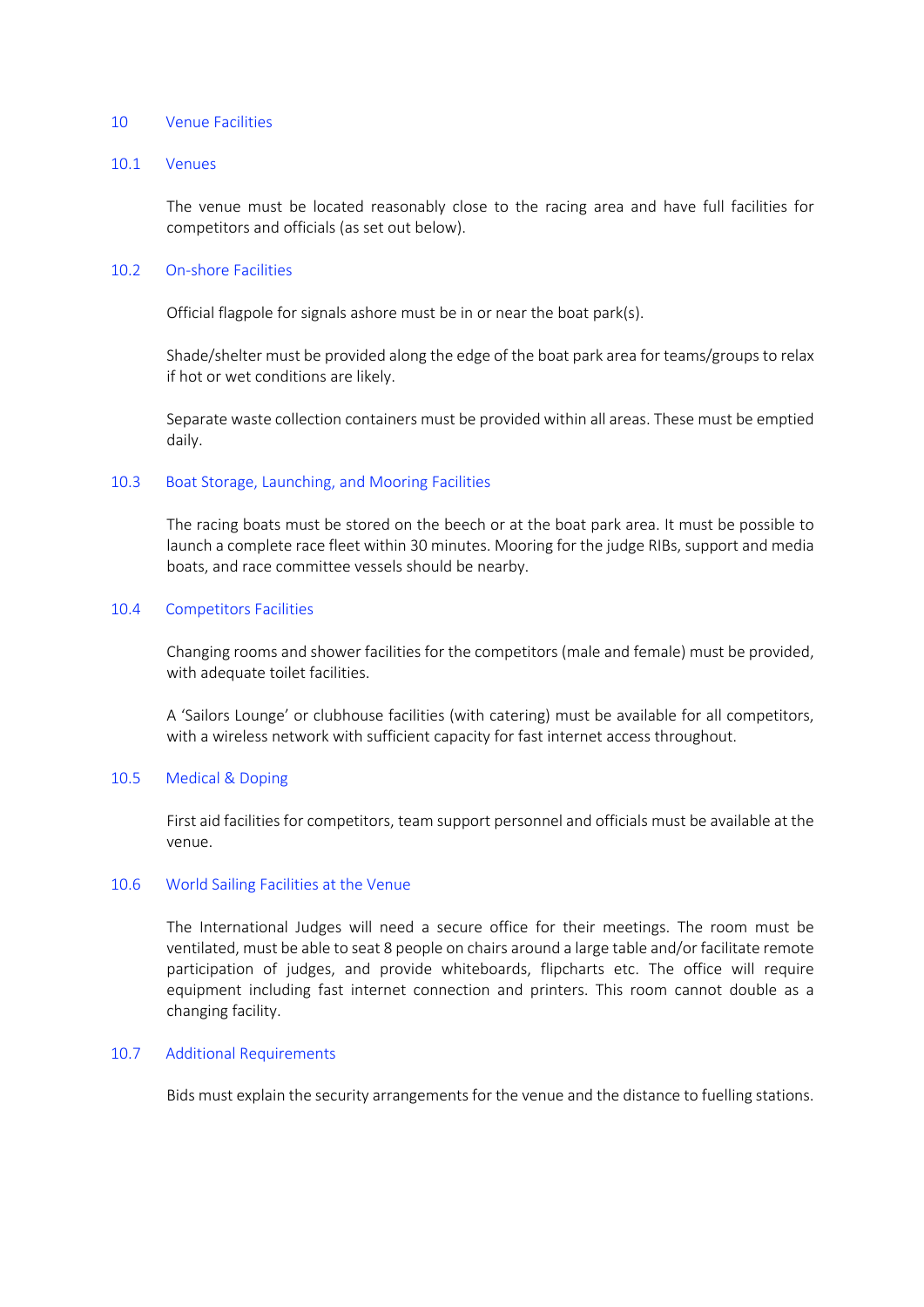#### 11 Racing Area

The racing area requires one or two windward/leeward courses of at least 2.0nm, ideally located in close proximity to the shore to facilitate viewing of the races.

The minimum depth must be such that the racing boats can get close to the shore with no impediment. The maximum depth cannot be more than 45 metres. If the depth at the course area exceeds this, special permission must be obtained from the IF18CA.

The maximum current is 1.5 knots. If the current (tide) at the course area exceeds this, special permission must be obtained from the IF18CA. Details on wind, current and waves shall be presented to the IF18CA.

The racing area must be free of any commercial traffic.

## 12 Official Boats

The following is an estimate of required boats:

- a. Race Committee and Judges:
	- i. A starting vessel between 30 to 50 feet long typically  $-1$
	- ii. Mark-laying boats  $-2$
	- iii. Judge boats (rib) up to  $[5]$  ribs of at least 5 metres in length that can accelerate quickly with a small turning radius and that cause little wake.
- b. Safety vessels
	- i. ratio approximately 1 to 10 competing boats
- c. Media Boats
	- i. sufficient boats for the number of registered journalists and photographers.

#### 13 Accommodation

#### 13.1 Accommodation for Competitors

The competitors are responsible for their own accommodation during the Championship. However, it is important for a successful bid that there are sufficient options for competitors to find accommodation relatively close to the venues and at a reasonable cost. A good mix of hotels of different classes, apartments, bed & breakfasts, camp sites, etc. are important factors when evaluating the bids.

If the Organising Authority wishes to offer accommodation as part of the entry fee, then that is welcomed by the IF18CA.

#### 13.2 Accommodation for Officials

The IF18CA and WS Officials shall be accommodated in a nearby hotel, in single rooms, threestar level, which should be at a reasonably close travel distance from the venue.

The Officials may have long days (possibly until  $21.00 - 22.00$  hrs) and arrangements for the evening meal must accommodate this.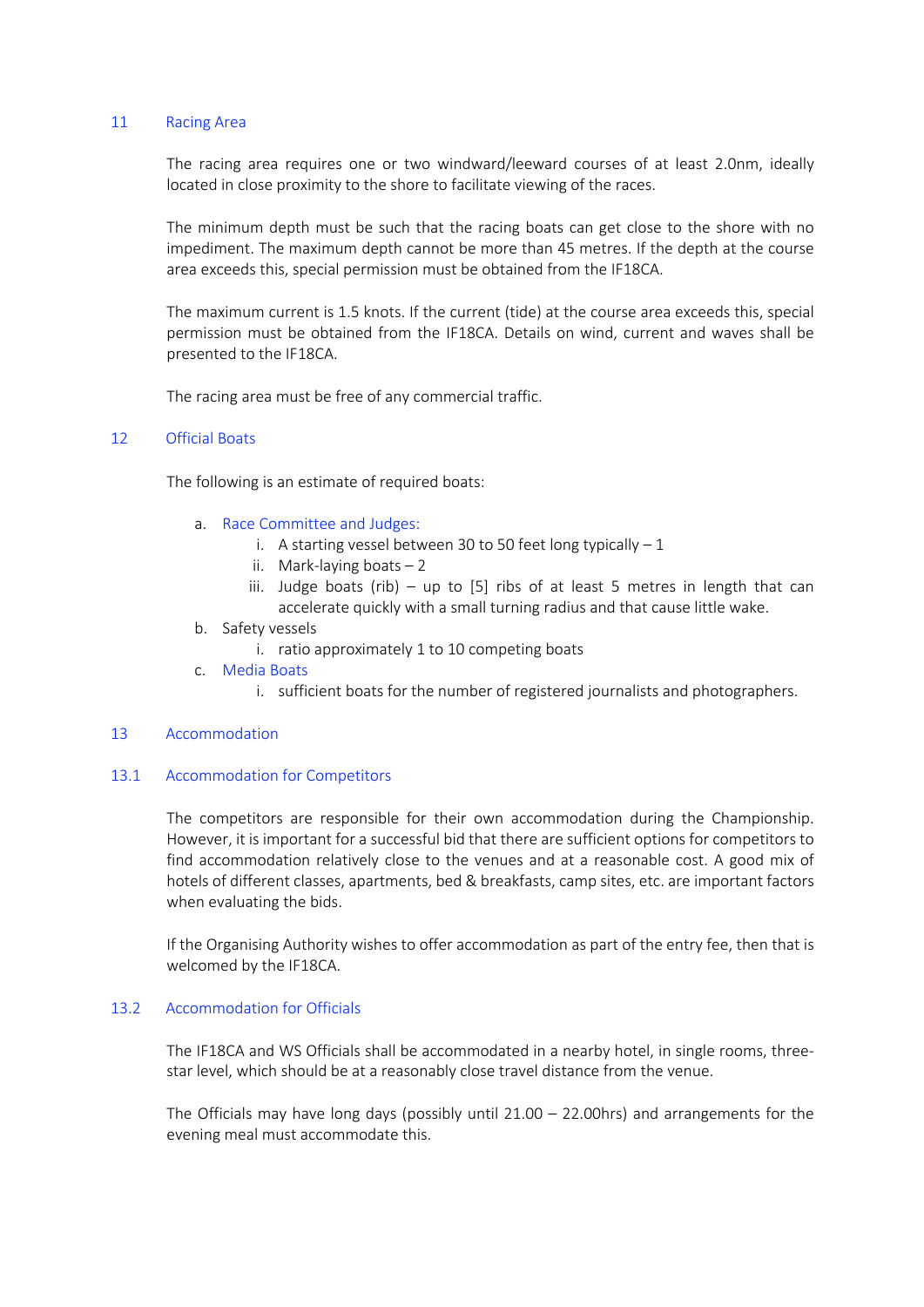#### 14 Equipment

The following equipment must be supplied by the Organising Authority:

### 14.1 Sound Signals

Starting signals shall be given with guns or horns and should be able to be heard at a distance of at least the length of the starting line. Other sound signals shall have a similar effect.

### 14.2 Visual Signals

All visual signals (flags) shall be a minimum size of 50 x 50 cm and be displayed at least six meters above the water surface.

## 14.3 Marks

Each mark should be approximately 2 metres high and 1 metre in diameter. A range of different coloured windward marks must be available to facilitate multiple leg changes. The marks shall be suitable for carrying branding material.

### 14.4 Tracking

An online system for live tracking, with each racing boat equipped with a dedicated tracking device. The IF18CA intends to contribute to marketing and media content and distribution for a maximum amount of €[to be determined]. The final arrangement will be confirmed in the Championship Event Management Contract.

#### 15 Scoring & Results

It is vital that results are available quickly and posted online. Consideration should be given by bidders to using social media from the course area in order to deliver information quickly.

#### 16 Prices

Prizes will be provided by the Organising Authority (at a minimum):

- 1. Podium championship
- 2. Best female team
- 3. Best mixed team
- 4. Best master team
- 5. Best youth team
- 6. Best family team
- 7. [Silver fleet]

## 17 Documentation

The IF18CA will provide templates for the notice of race and sailing instructions. Final versions of these documents cannot be issued without the approval of the IF18CA.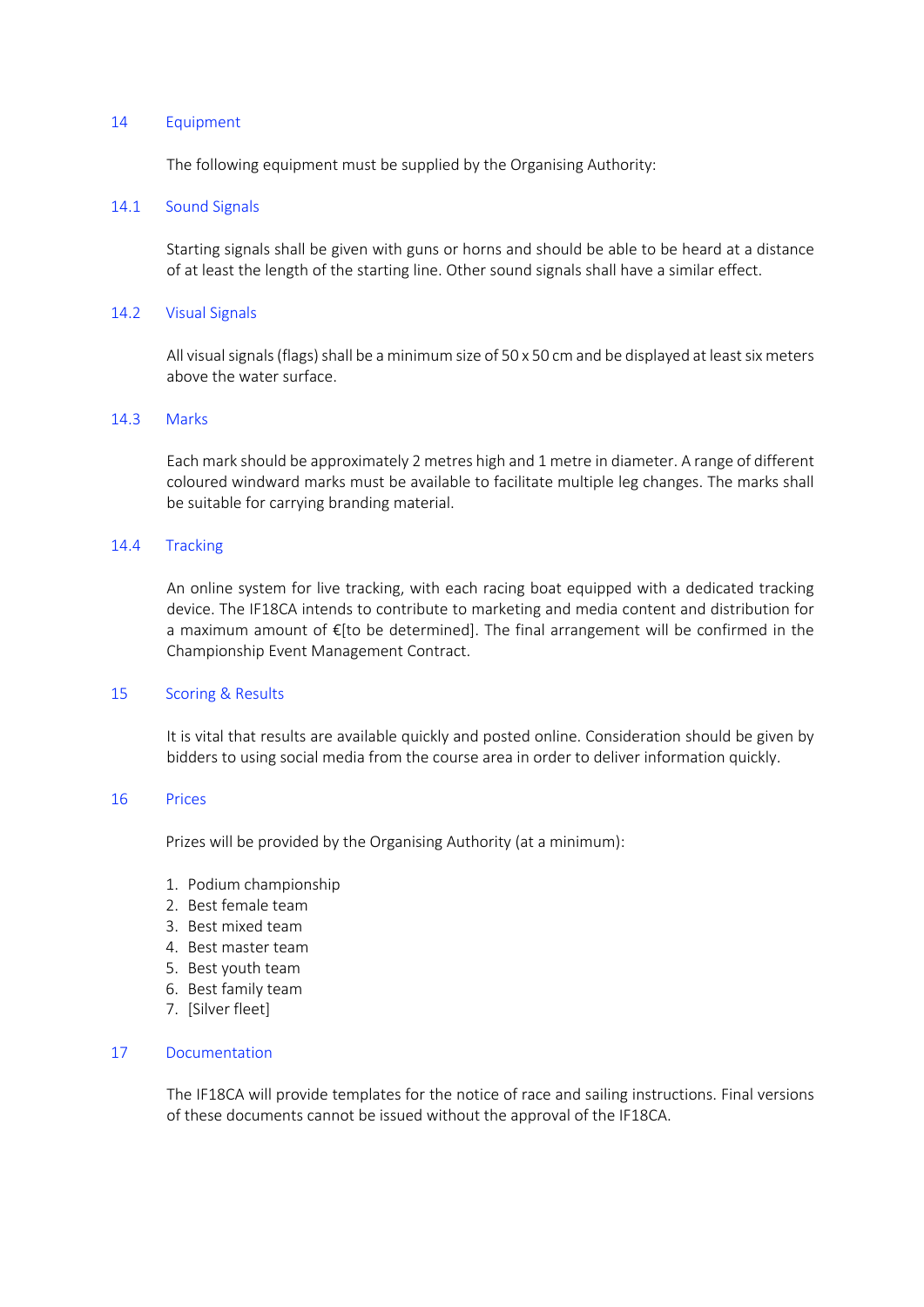#### 18 Event Information Requirements

The Organising Authority must post online, no later than 6 months before the event, a detailed information package that will be helpful to participants planning their trip and budget for the event. Information should include nearest international airport, accommodation plan and recommendations, local transportation (taxis, buses, etc.), meal plan, average air and water temperature and wind speed, planned racing venue, and other useful planning information.

If the Organising Authority wishes to offer or coordinate (overseas) transportation of racing boats and/or boat charter arrangements, then that is welcomed by the IF18CA.

For further information, questions about this invitation, and to submit a bid please contact:

#### Ad Noordzij

Secretary General International Formula 18 Class Association Tel: +31 6 40 83 82 09 Email: ad.noordzij@gmail.com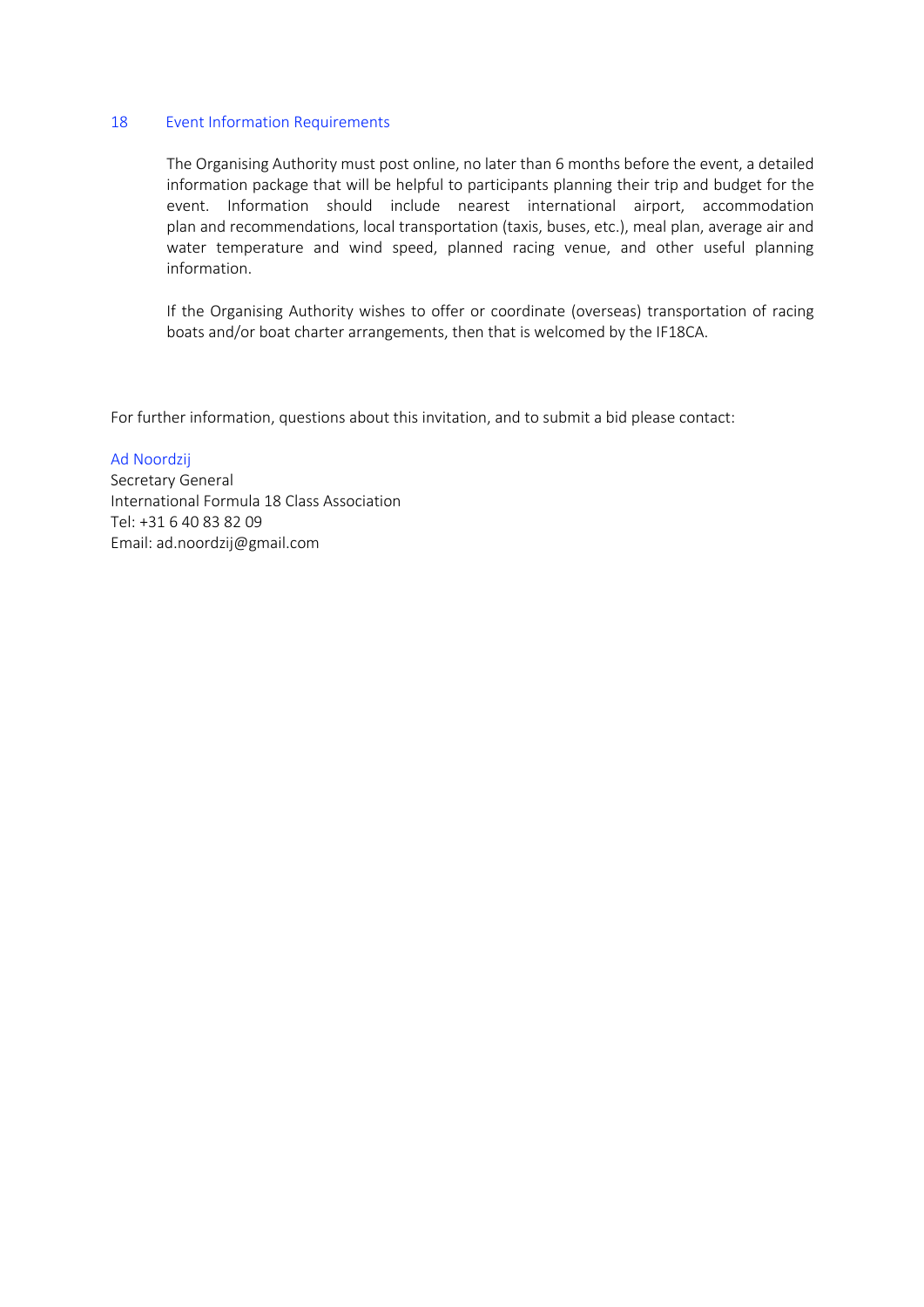## Appendix 1 - Process Timetable

| - Bid Deadline                        | Refer to 1.3                  |
|---------------------------------------|-------------------------------|
| Decision by the IF18CA                | December 2022                 |
| <b>IF18CA Contract and Site Visit</b> | TBD once bid has been awarded |

The IF18CA reserves the right to makes amendments to this timetable and process at any point and at its discretion and will advise all bidders immediately if this occurs.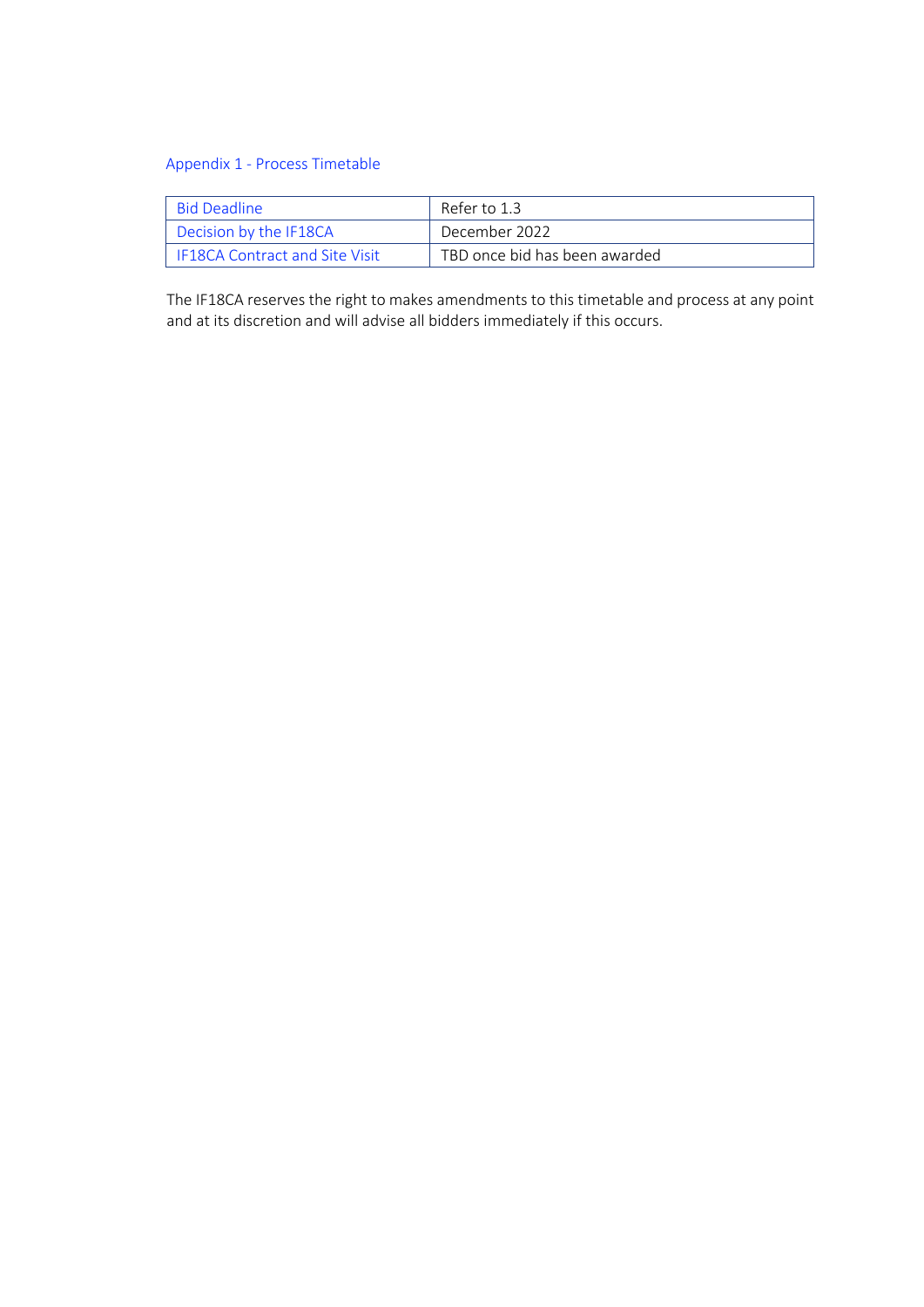#### Appendix 2 - Bid Document Standards

As part of the bid, please ensure the following information is provided:

#### 1 Motivation

Principal motivation for hosting the 2024 Formula 18 World Championship. The impact and legacy for your city/region of hosting the Championship.

### 2 Organising Authority

Details (including addresses etc.) of proposed Organising Authority (OA). Details of Member National Authority and National Class Authority (NCA) and evidence that they approve or support the bid. Detail members of the proposed OA, including a short CV for each member. Detail permanent staff of bidding organisation (if relevant).

For any outsourced event activity (e.g. marketing/sponsorship), state your intention to do so and if you have at this stage any details of the proposed partner organisation(s).

State experience in hosting international sailing events or other international sports events. List of the major events held over the last ten years, indicating dates.

#### 4 Political Support - Government

The status of support of the national, regional, local government and city authorities for your bid and for the organisation of the 2024 Formula 18 World Championship in your city/region.

Confirmation that the government guarantees free access to and free movement around the host country for all accredited persons based on a passport (or equivalent document).

## 5 Candidature Budget

Budget (income and expenses in local currency and Euros) for staging the event. Specify the entry fee for the event (not more than €[250] or equivalent).

#### 6 Government Contributions

Any financial commitments obtained from your national, regional, or local government and city authorities. Expectations of the financing body/bodies in respect to rights and hospitality at the event.

### 7 Venue

A map of your city/region on which your bid is superimposed thus giving a complete visual overview of the venue, competition areas and surrounds. This map should include the location of all major infrastructures (venue(s), main hotel area, main transport infrastructure – airport(s), motorways, train station, etc.).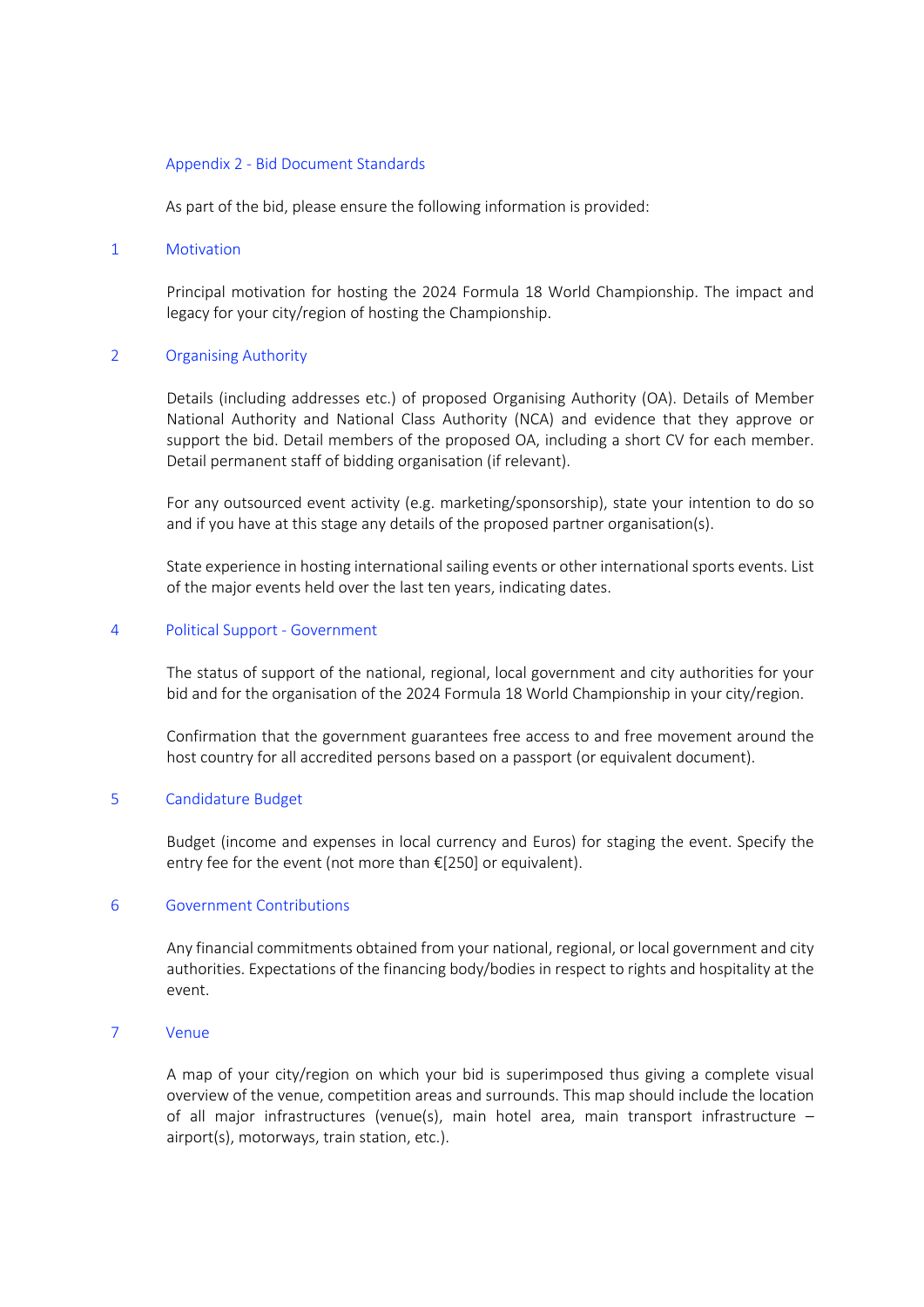A detailed description of the sailing venue(s), including onshore, competitor, first aid and World Sailing facilities, boat park and launch area, official and support boat mooring, and car park. Provide maps and pictures if possible.

### On the Water (Field of Play)

Description of the sailing areas and indication of the position of the racing areas and surroundings - cliffs, mountains, current, sand bars, etc., with a nautical chart as attachment.

### 8 Accommodation

Hotels/apartments where of officials and competitors would be likely to stay.

### 9 Transport Infrastructure

Existing transport infrastructure: motorways and major urban arterial network, suburban rail, subway and light rail public transport systems, international airport (with distance to venue).

Indicate main international port for transportation of boats (with distance to the venue).

#### 10 Logistics

Indicative transportation time and costs (calculated per container) for shipment from main participant countries and whether the Organisation Authority will coordinate transportation of racing boats and/or boat charter arrangements.

#### 11 General Conditions

#### Proposed Dates of the Worlds:

Proposed dates for the Championship, with rationale.

#### Meteorology:

Detailed statistical information for the time of year and hours of racing including:

Average wind speed Wind direction Current speed Current direction Air temperature Water temperature Average number of days with precipitation

### 12 Environmental

Mention any environmental programmes envisaged for the Championship.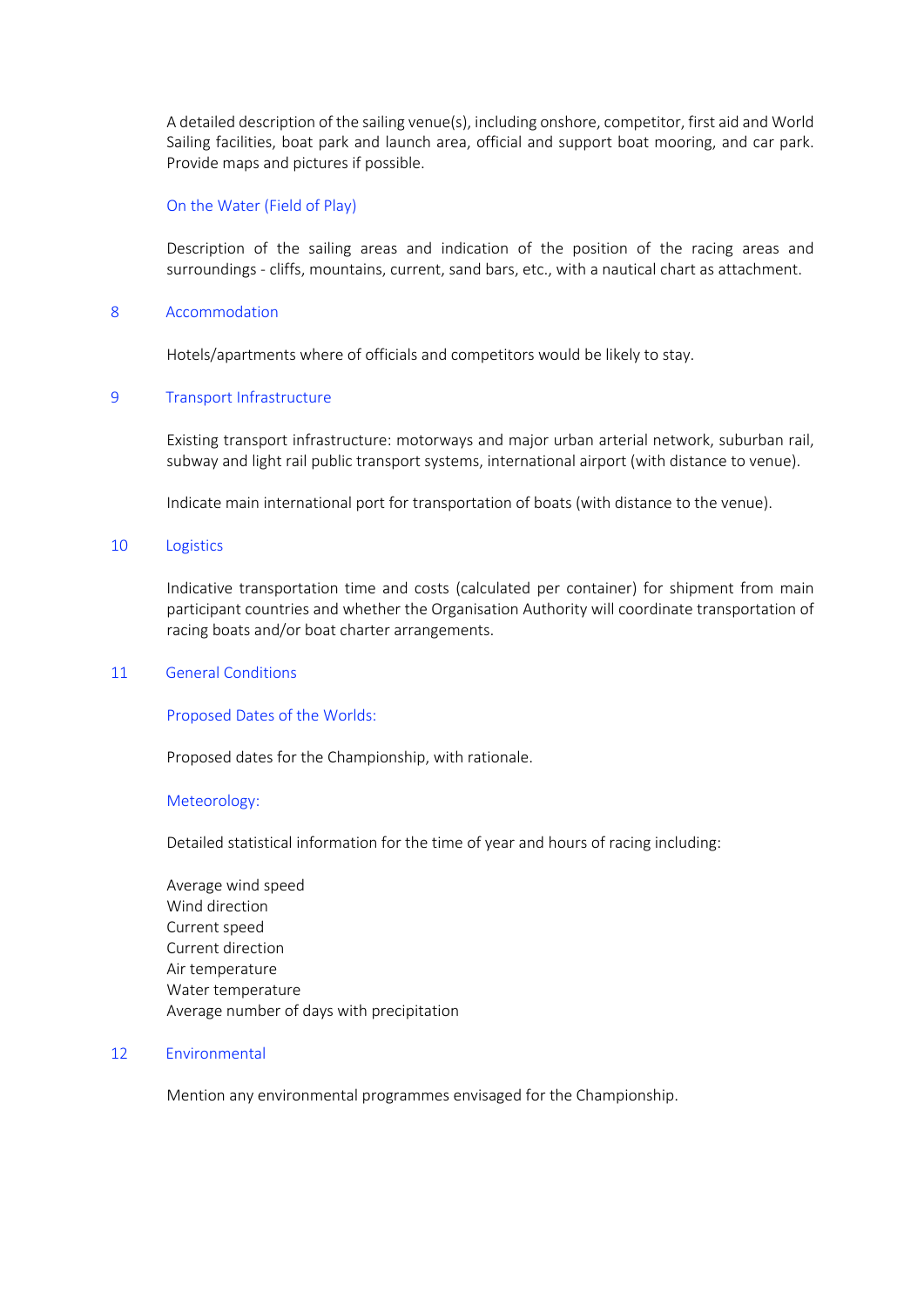## 13 Other Initiatives

Any other initiatives that you may introduce to support the event.

## 14 Contact

Details of the principal contact persons of the Organisation Authority and supporting NCA.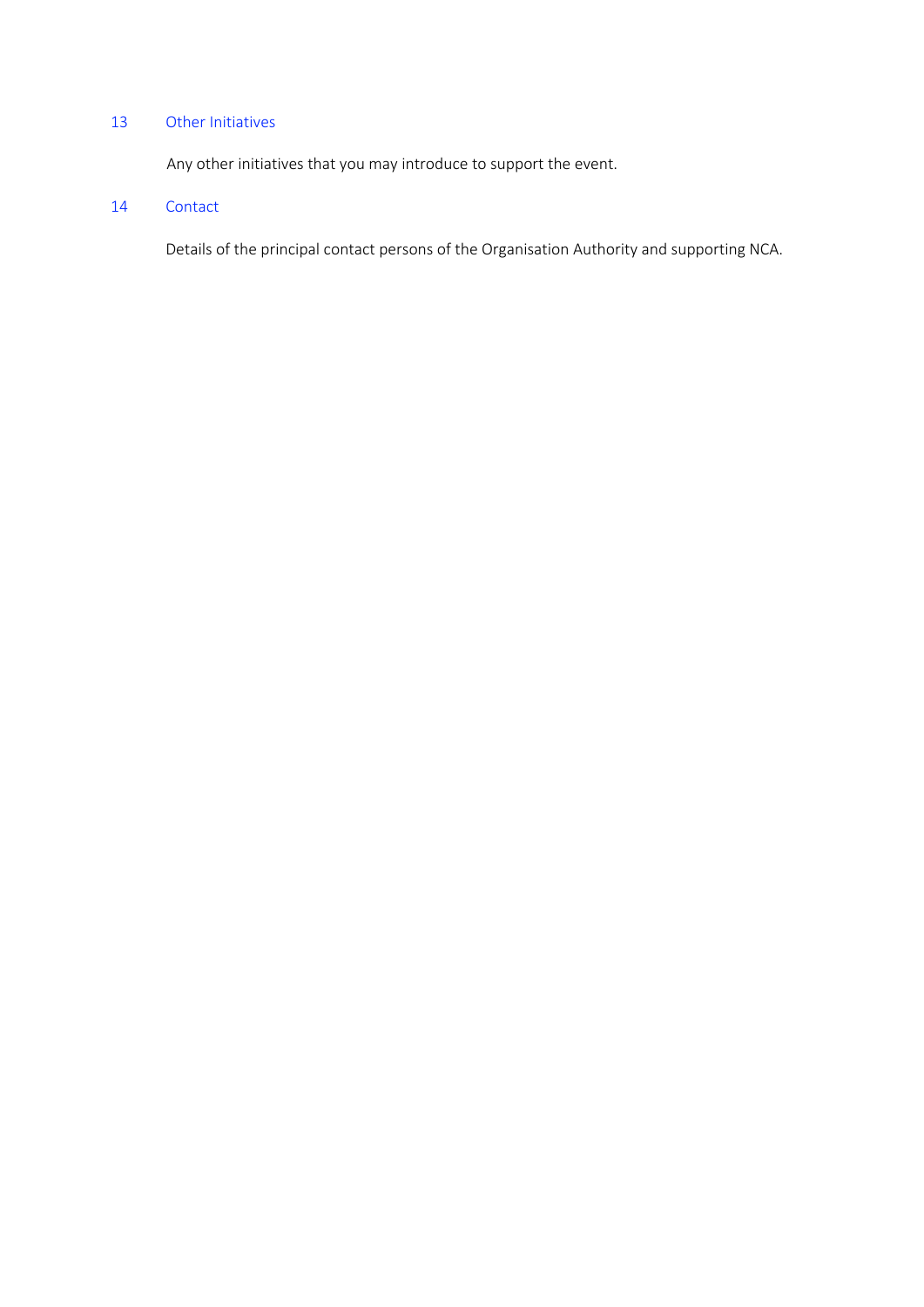## Appendix 3 – Event Checklist

The Organising Authority shall arrange for each area of activity of the event:

## A. World Sailing Regulations

- i. Regulation 10.4: a.o. (i) minimum reporting standards and (ii) minimum participation levels.
- ii. Regulation 10.5: Championship dates (d), MNA approval (m) and the requirement of an International Jury (n).
- iii. Regulation 25: requirements with respect to World Championships and other Events, including: 25.7.1: the dates for all World and Continental Championships shall be forwarded to World Sailing no later than the 1st August for the following year including all Championship titles to be awarded at the event;

25.7.3: by 1st October World Sailing shall prepare a list of World Championships approved for the following year;

25.7.4: any conflict of dates in the international calendar shall be settled by World Sailing; 25.8: World Sailing has the right to appoint Race Officials. Note: this is usually delegated to the OA as per 25.8.1;

25.11.1: World Sailing is the first owner of any media rights for events using the Racing Rules of Sailing;

25.11.2 a.: World Sailing Classes shall automatically be licensed by World Sailing without fee to such media rights for their approved World and Continental Championships.

- iv. Regulation 20 / Appendix 1 Advertising Code;
- v. Regulation 21 / Appendix 2 Anti-Doping Code;
- vi. Eligibility Code 19 (Appendix 3): individuals' Competition Eligibility;
- vii. Regulation 38 / Appendix 5: Betting and Anti-Corruption Code.

## B. Race Office

- i. Reception and information
- ii. Registration of competitors and coaches
- iii. List of competitors
- iv. PROMPT results service actual / preliminary subject to protest
- v. Publish Notice of Race after approval of the IF18CA
- vi. Publish Sailing Instructions after approval of the IF18CA
- vii. Listings of On Course Side starters
- viii. List of retirement forms, protest forms, contest on posted ranking forms, infringement acknowledgement forms, damaged equipment replacement forms
- ix. Printing and communication to competitors and supporters
- x. Meteorology reports and previous historical reports
- xi. Tidal reports, if applicable
- xii. Areas of danger when sailing, commercial traffic lanes
- xiii. Competitor message service
- xiv. Photographs of all OA members, Race Officials, etc. on Regatta Notice Board
- xv. Access for wide loads, police notification if required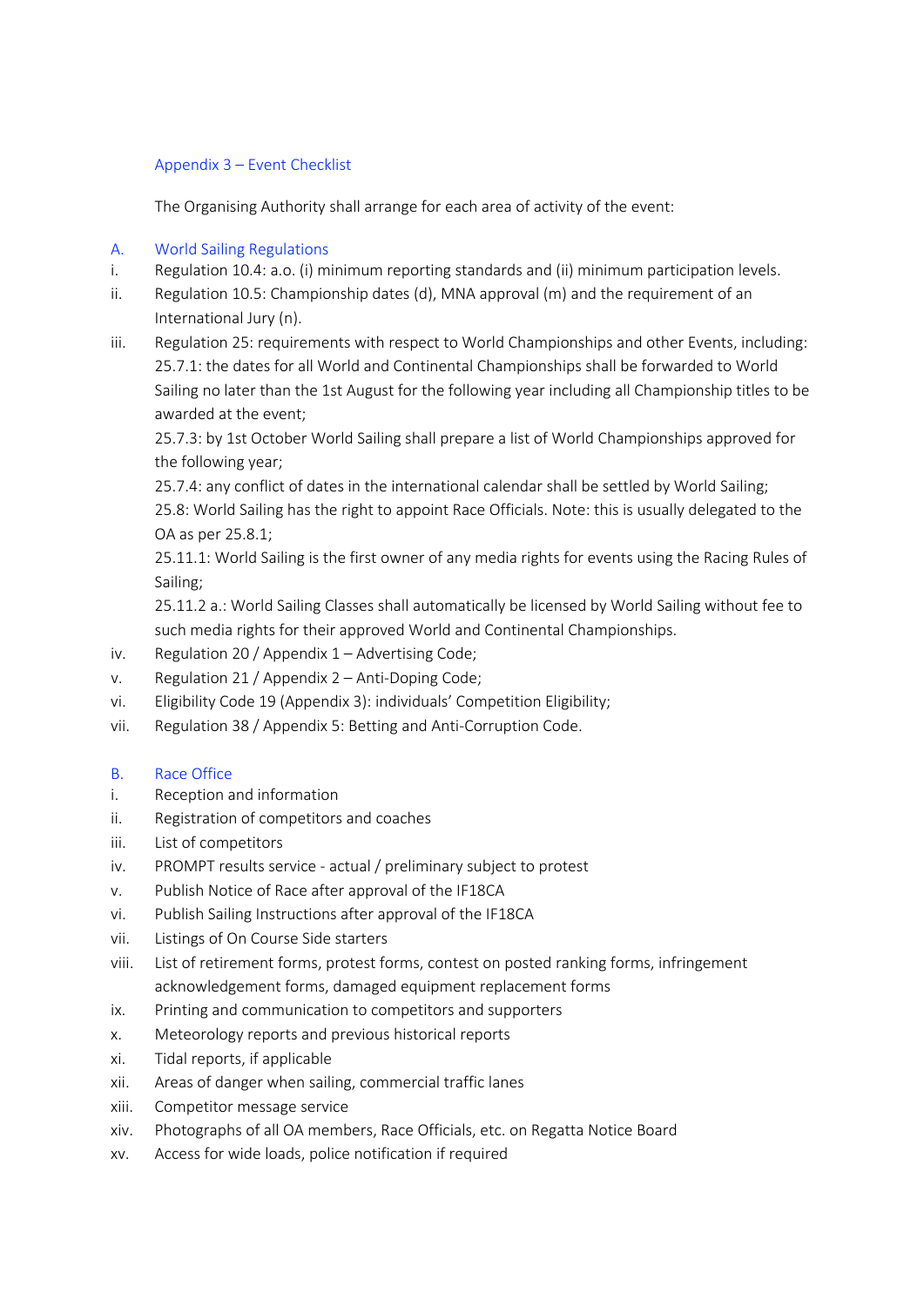- xvi. Jury members, accommodation, expect long hours for meals provided by the OA. The Jury must satisfy Appendix N of Racing Rule of Sailing. Jury expenses for travelling and accommodation are paid for by the OA.
- xvii. Race Management accommodation, again expecting long hours for meals, provided by the OA
- xviii. Online tracking system and devices.
- C. Registration, measurement and equipment checks
- i. NCA membership of competitors
- ii. Facilities and arrangements for measurement of boats and equipment
- iii. Equipment Check Committee, including IF18CA Chief Measurer (or alternate)
- iv. Presentation of valid F18 measurement certificates
- v. Mandatory equipment checks as part of registration:
	- complete weight of the boat ready to sail;
	- crew weight, in swimming costume;
	- event marking (stamp or sticker) of certain equipment (sails, daggerboards, rudder blades, mast)
- vi. IF18CA Stamping Form
- vii. Publication of the F18 Measurement Report.
- D. Ashore
- i. Beach Master, welcoming party, arrival / departure, launching / recovery, beach volunteers
- ii. Adequate allocated space for boat parking
- iii. Adequate allocated space for trailer parking,
- iv. Boat washing
- v. Boat and equipment security
- vi. Secure container storage, trolley storage while boats are sailing
- vii. Competitor shower / toilet facilities
- viii. Equipment check facilities, under cover (clean and dry with electricity and a wood floor minimum 10 x 3m)
- ix. Payment for the IF18CA Chief Measurer (or alternate) travel and accommodation expenses
- x. Area for competitors' briefings
- xi. Notice boards, flag pole, layout of services
- xii. Daily weather and tide information
- xiii. Sign on / sign off boards
- xiv. Public address system, communication to spectator/supporters
- xv. Catering for competitors and supporters
- xvi. Safety officer
- xvii. First Aid facilities, full arrangements for medical services
- xviii. Boat and sail repair facilities
- xix. Facilities for guests, spectators, including showers and, toilets
- xx. International Jury appointed by the OA
- xxi. Jury room, jury secretariat, jury notice boards, hearing schedules, jury decisions
- xxii. Protest forms
- xxiii. Retire forms
- xxiv. Prices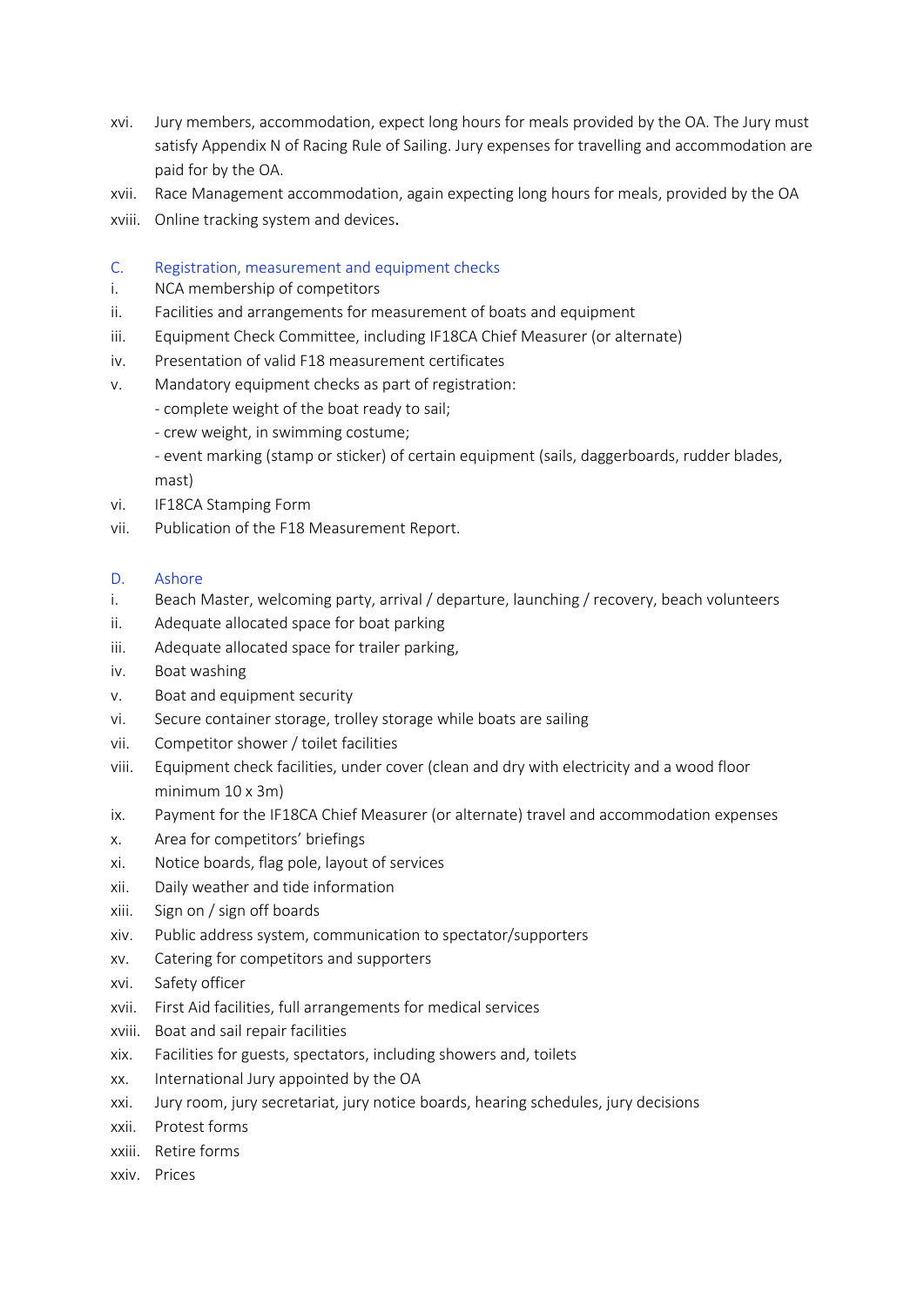xxv. Broadband internet facilities, WiFi, access and support for press and TV.

xxvi. Detailed formal report to the IF18CA ExCo, including financial result compared with budget

xxvii. Report by IF18CA to World Sailing.

## E. On the water

## a. Race Committee

- i. Race Officer
- ii. Assistant Race Officer
- iii. Signals Officer
- iv. Timekeeper
- v. Recorder (s) video operator
- vi. Wind limits, high / low
- vii. Course setter, change of course in a timely manner.

## b. Boats

- i. Start / finish line vessels (between two boats, blue / orange flags)
- ii. Spectator boat(s),
- iii. Press / starting pictures,
- iv. Jury boat(s)
- v. Equipment check boat.

## c. Equipment

- i. Starting / finishing sounds, gun / hooter
- ii. Marks of the course, racing flags
- iii. Leg mark(s), tidal movement, mark laying, fixing of marks (dragging)

# d. Safety

- i. Safety vessels; ratio approximately 1 to 5-10 competing boats
- ii. Safety Leader manned by staff with detailed knowledge of multihull safety and rescue operations
- iii. Contact with and control of support boats
- iv. Radio contacts to safety Leader / to Beach Master / to Race Management; use of dedicated VHF channels
- v. Contact with local officials, coast guards, harbour authorities, rescue facilities
- vi. Arrangements for medical emergencies, doctor, hospital.

## F. Social

- i. Opening Ceremony, drinks provided
- ii. Closing Ceremony, drinks provided
- iii. Sailors Party Dinner (at least one during the week)
- iv. Bars / food, cold drinks after sailing, casual relax areas
- v. Designating meeting points
- vi. Social amenities
- vii. Sale of family tickets for meals, etc.,
- viii. Alternative activities if sailing is not possible